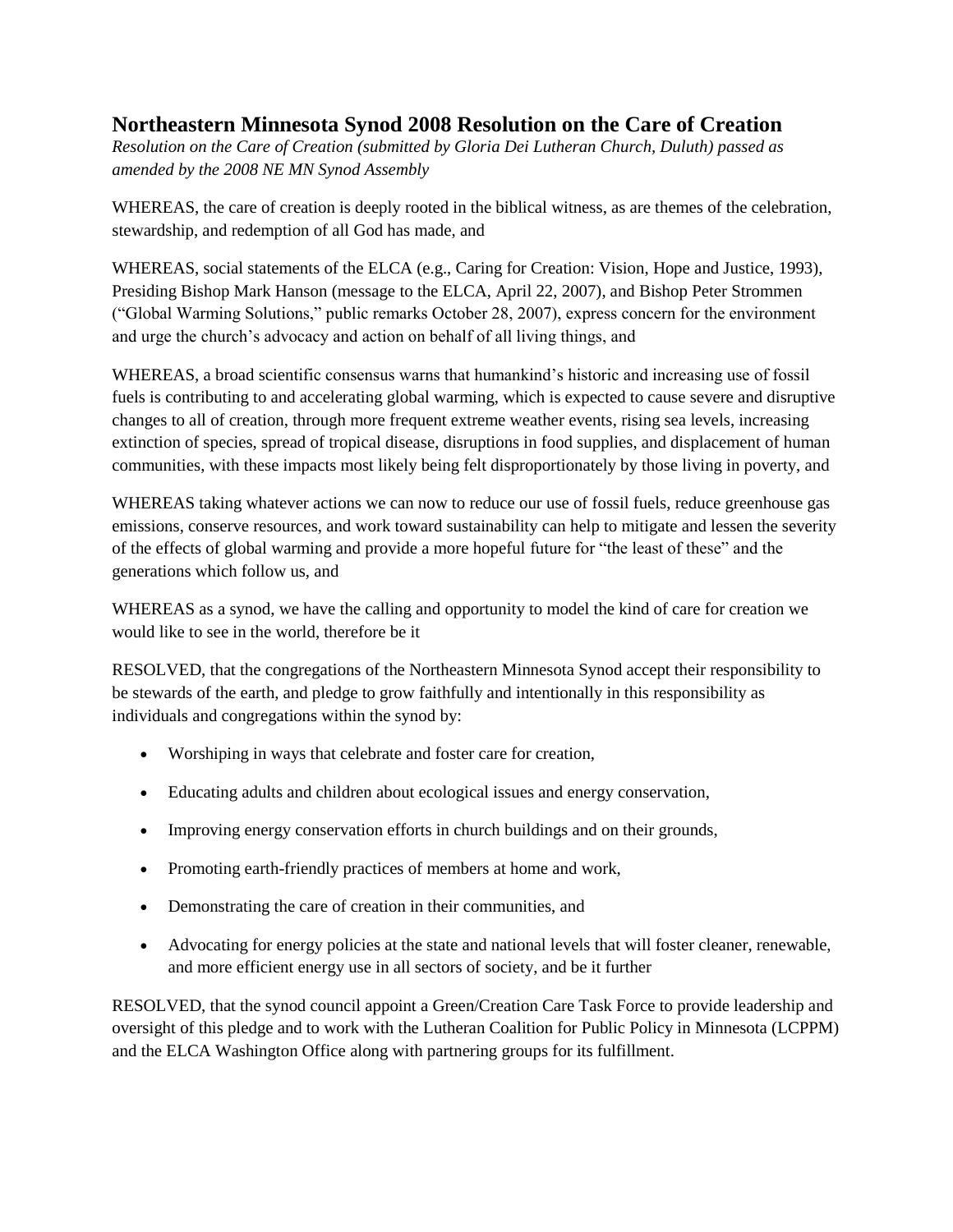# **Northeastern Minnesota Synod 2009 Resolution Creation Care in Congregations**

*Resolution 09-8 - Creation Care in Congregations (passed 2009 Synod Assembly)*

WHEREAS, our God calls us, both as individuals and as members of communities, to care for the natural world (Genesis 1-2, Revelation 22, and many others), and

WHEREAS, our world is facing significant impact from the effect of carbon emissions, petrol chemical use, shrinking ice caps, rising ocean levels, and wasteful practices, and

WHEREAS, the Northeastern Minnesota Synod voted at its 2008 Synod Assembly to establish a Creation Care task force to aid its member congregations in dealing with these serious problems, therefore, be it

RESOLVED, that the 2009 Northeastern Minnesota Synod Assembly strongly urge all of its member congregations to actively engage in reducing their carbon footprints, through the following suggested ways--

First three steps toward Congregational Creation Care:

- Have an energy audit for all church owned properties
- Form a creation care task force within each congregation
- Begin by implementing changes suggested by the audit and the task force; and be it further

RESOLVED, that congregations who have already conducted an energy audit be congratulated for their work and be encouraged to continue that work to reduce their consumption of vital resources and to lessen their carbon footprint.

## **Northeastern Minnesota Synod 2010 Resolution Creation Care in Congregations**

#### *(Passed 2010 Synod Assembly)*

Whereas our Creator God calls us, as individuals, communities, and congregations, to care for the natural world, (Genesis 1-2, Revelation 22, and many others) and

Whereas we, as individuals, communities, and congregations are facing serious challenges due to environmental changes, and

Whereas the Northeastern Minnesota Synod voted at it 2008 Synod Assembly to establish a Creation Care task force to aid its member congregations in dealing with these serious challenges, therefore, be it

Resolved that the 2010 Northeastern Minnesota Synod Assembly strongly urge all its member congregations to continue their work towards a "greener" church, particularly through education of members, especially its children. (We recommend congregations consider the new Vacation Bible School material "Re-New- the Green VBS" available from Augsburg Fortress.)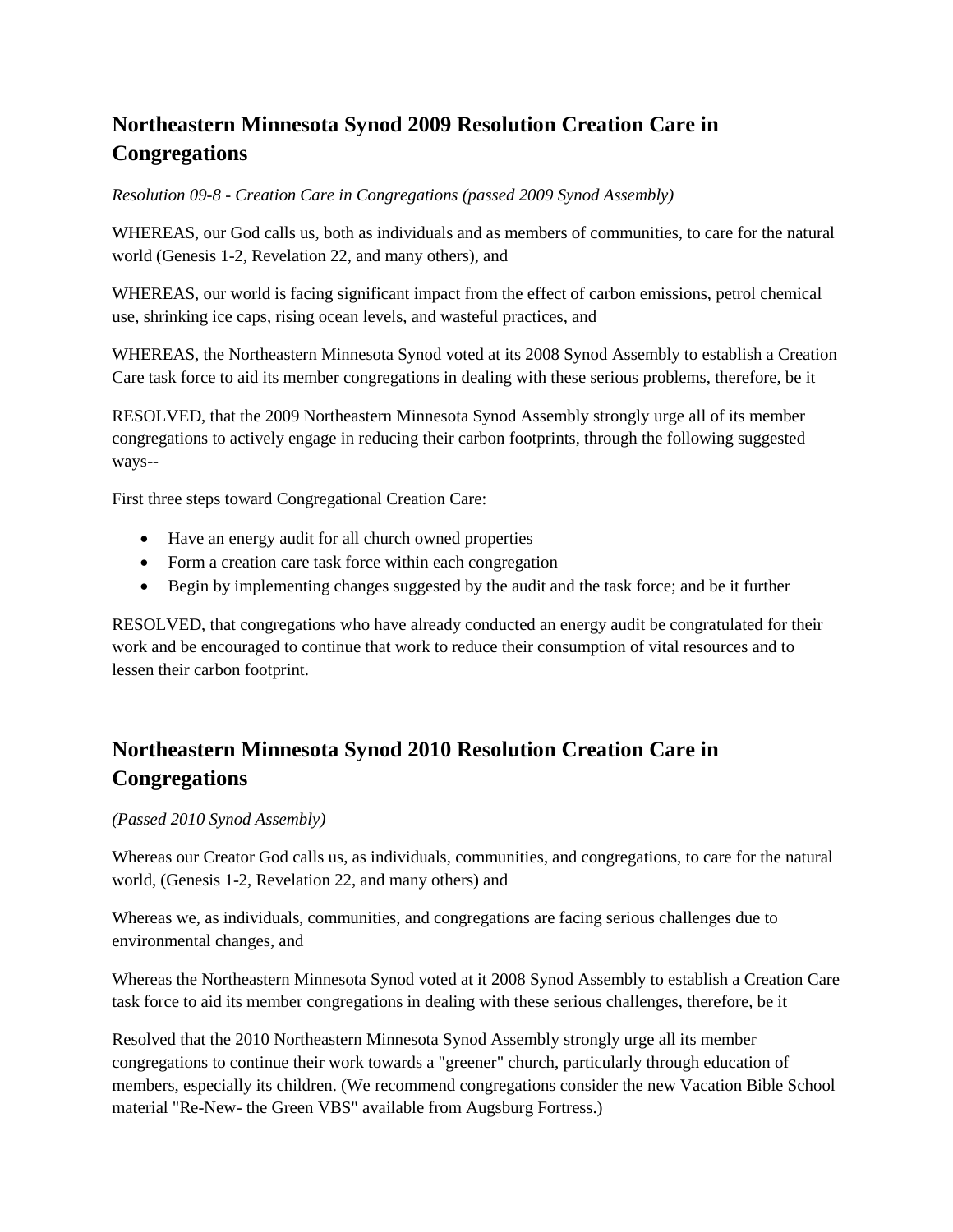#### Be it further,

Resolved that congregations encourage their members to teach and learn "heritage" practices, such as quilting, gardening, canning, fishing, hunting, wood working, knitting, and other activities that promote sustainability. And be it further resolved that congregations of the NE Minnesota Synod become aware of the habitat on their church properties and utilize those properties to nurture trees and gardens, as well as insects and animals. (We recommend establishing Monarch Way-stations, as described on www.MonarchWatch.org/waystations). And be it further resolved that congregations who are already working on these measures lend their assistance to neighboring congregations, so that their expertise can be utilized. (We recommend the N E Minnesota Synod Creation Care blog www.nemncreationcare.blogspot.com for updates on what others in our synod are doing, and suggestions of what your congregation can do.)

## **Northeastern Minnesota Synod 2011 Resolution on Energy Stewardship**

*(Approved by 2011 Synod Assembly)*

WHEREAS, we are called to cherish and tend God's creation as a part of our loving and serving God and neighbor, and

WHEREAS, we in the industrialized world are consuming energy and Earth's resources in a way that is both unsustainable in the future and unfair to those in the developing world; and we hear scientific reports of environmental degradation, global climate change, record rates of species extinction, and a depletion of non-renewable resources that should give us pause, and

WHEREAS, human activity, especially the over-consumption of energy and natural resources, appears to be a critical driver in these changes in climate and environmental distress, causing harm to God's creation and exacerbating the already difficult situations for millions living with poverty and hunger, particularly as weather extremes such as flood and drought increase, and WHEREAS, The Evangelical Lutheran Church in America, recognizing the gravity of these threats, has long been committed to addressing environmental issues as part of our call to justice, sustainability, and solidarity with affected communities and, along with our partners in the Lutheran World Federation and Lutheran World Relief, committed to working to alleviate hunger, poverty, and unsustainable living conditions globally, and

WHEREAS, the 2009 NE MN Synod Assembly voted to "strongly urge all its member congregations to actively engage in reducing their carbon footprints through the following suggested ways: (1) have an energy audit for all church owned properties, (2) form a creation care task force within each congregation, (3) begin implementing changes suggested by the audit and the task force," therefore, be it

RESOLVED, that the congregations, administrative offices, and other ministry facilities related to the NE MN Synod be encouraged to initiate or renew their commitment to energy stewardship by: (1) doing an assessment of energy use in their facilities if they haven't already done so; (2) taking steps to reduce energy use; (3) encouraging their members to save energy in their homes; and (4) sharing information on the steps taken with the synod's Creation Care Team or other appropriate entity as a way to encourage others to similar actions, and be it further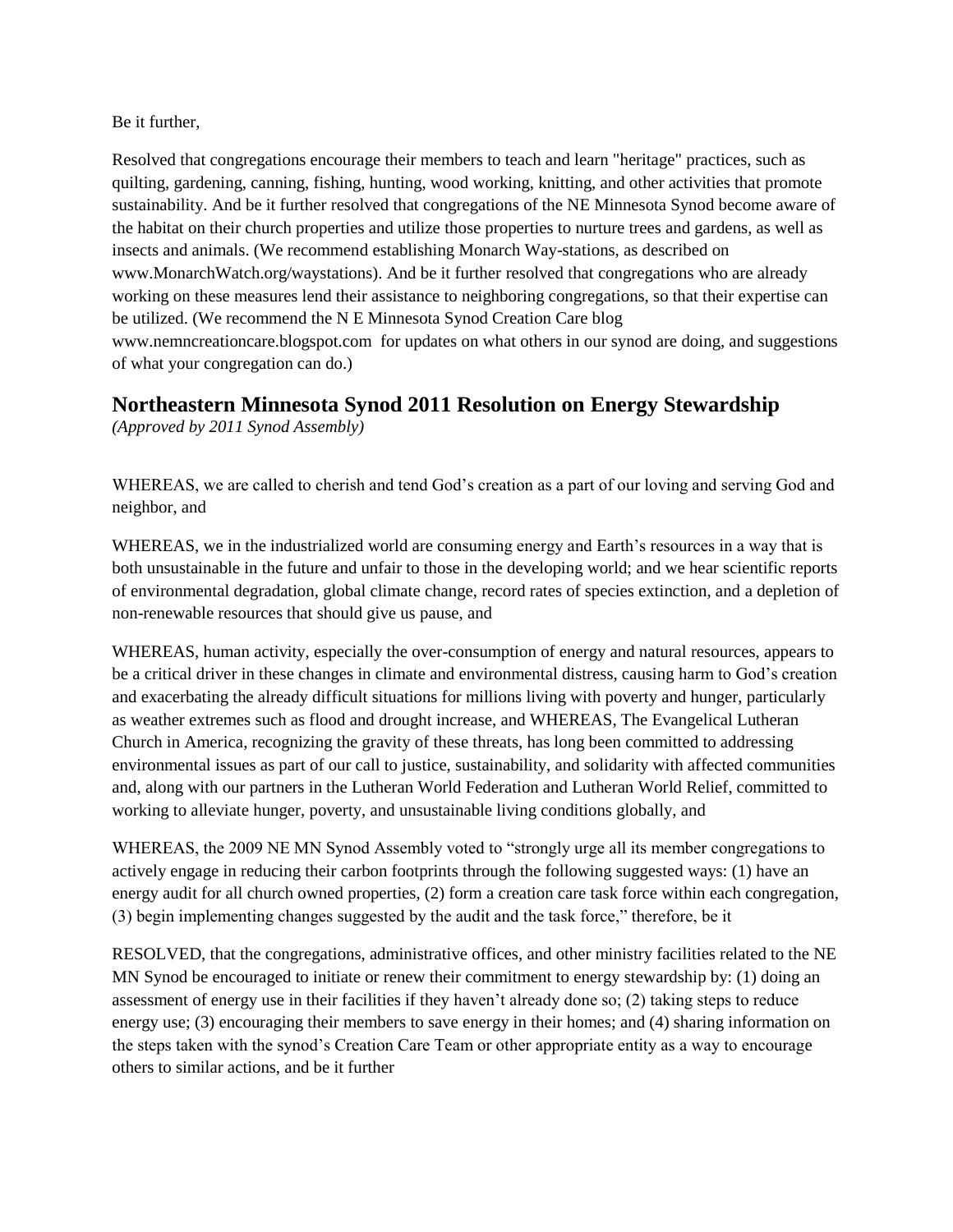RESOLVED, that the NE MN Synod memorialize the Evangelical Lutheran Church in America at its 2011 Church wide Assembly to challenge all expressions of the ELCA to reduce their energy-related carbon emissions by at least 5 percent per year, with an ultimate goal of reducing our overall emissions by 25-40 percent by 2020\*, and to share this commitment and steps taken to achieve it in a public way in official publications and communication channels of this church.[\*See Addendum]

### **Addendum**

This resolution builds upon a history of past statements and actions in this synod and across the ELCA, calling us to cherish and tend God's creation as part of our loving and serving God and neighbor. Recognizing our call to eco-justice, to addressing hunger and poverty, to faithful stewardship of creation and our finances, this resolution offers a bold witness and a plan for action. It is hoped that a number of synods across the ELCA will adopt this resolution this year, as a way to encourage and challenge one another to reduce our energy use and lessen our carbon footprint. This adds to the voices of 10 other ELCA synods, which took similar action in 2010.

The goal of a  $25 - 40$  % reduction in carbon emissions by 2020 is in line with what the ELCA has been advocating for at the Federal level, through the ELCA's Washington Office. Setting this goal is a way for us to practice what we preach, as well as to save money on energy expenses for use in other areas of mission and ministry.

Implementing this resolution: Our synod's Creation Care Team, with the help of Lutherans Restoring Creation, stands ready to offer assistance and guidance on the implementation of this resolution and in the sharing of your congregation's results with others. Our synod Team will be in contact with LRC and others that are joining in this effort in a collaborative, coordinated initiative across the ELCA. Synod Creation Care Team contact: Pastor Chris Manisto, 763-389-2671; pastormanisto@izoom.net for tools to assess and reduce your energy consumption, see: Interfaith Power and Light's "Cool Congregations" calculator at http://coolcongregations.com/; or the EPA Energy Star Portfolio Manager energy conservation tool at [https://www.energystar.gov/istar/pmpam/.](https://www.energystar.gov/istar/pmpam/)

# **Northeastern Minnesota Synod 2014 Resolution on Creation Care and Faith Practices**

#### *(approved by 2014 Synod Assembly)*

WHEREAS we read in Scripture that "The earth is the Lord's and all that is in it" (Psalm 24:1), that God put humanity in the Garden of Eden "to till it and keep it" (Genesis 2:15), and that the Risen Jesus said to his disciples, "Go into all the world and proclaim the good news to the whole creation" (Mark 16:15), and

WHEREAS for over 20 years the ELCA has expressed concern for the environment and has urged the church's advocacy and action for the well-being of all God's creatures (e.g., *Caring for Creation: Vision, Hope and Justice*, 1993), and

WHEREAS the Northeastern Minnesota Synod, meeting in assembly in 2008, pledged to grow faithfully and intentionally in this responsibility as individuals and congregations within the synod by:

- Worshiping in ways that celebrate and foster care for creation,
- Educating adults and children about ecological issues and energy conservation,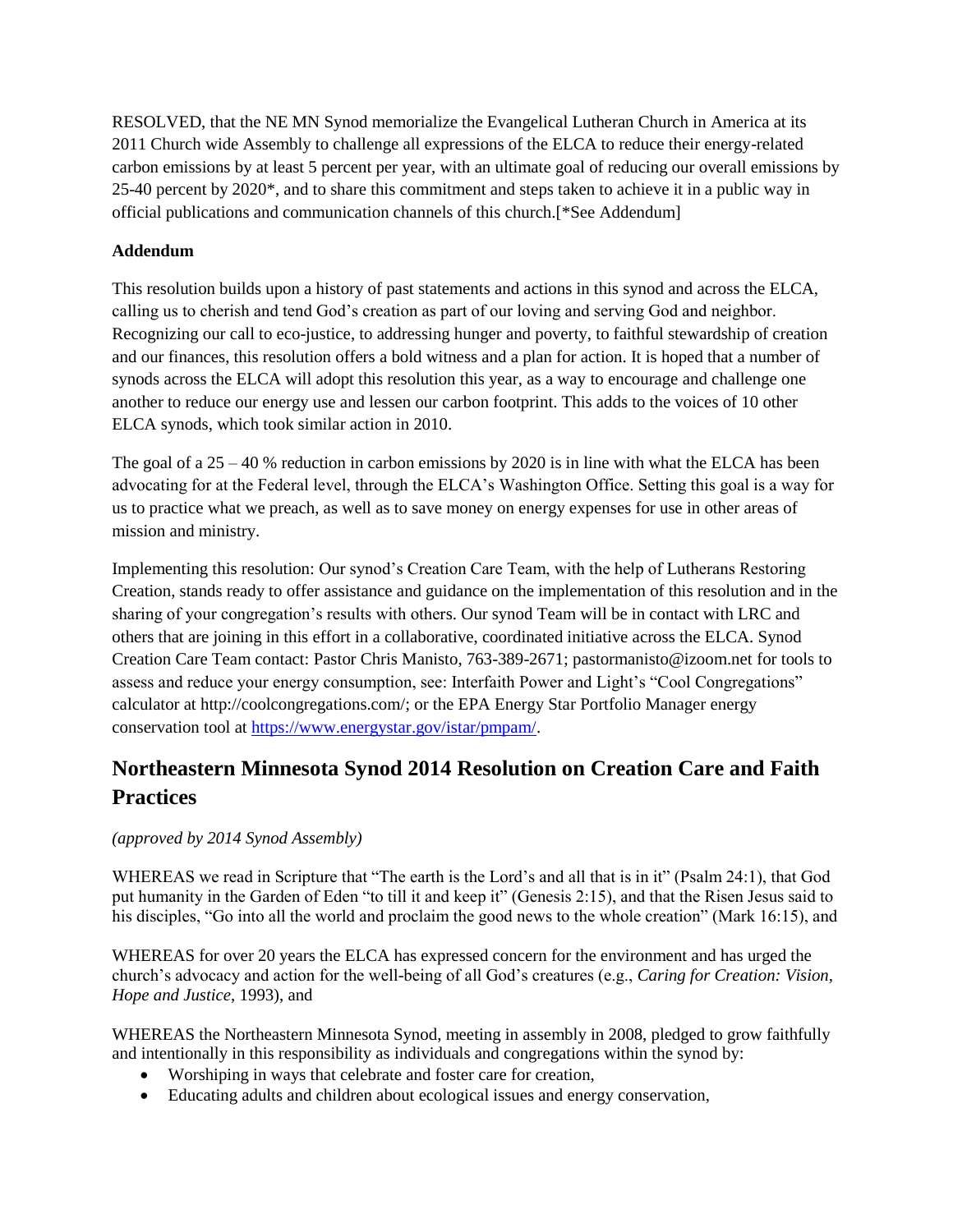- Improving energy conservation efforts in church buildings and on their grounds,
- Promoting earth-friendly practices of members at home and work,
- Demonstrating the care of creation in their communities, and
- Advocating for energy policies at the state and national levels that will foster cleaner, renewable, and more efficient energy use in all sectors of society, and

WHEREAS congregations of the Northeastern Minnesota Synod are living out these commitments to Creation Care in a variety of inspiring ways through forming congregational creation care teams, hosting community events, promoting energy conservation, and increasing awareness of earthkeeping practices, and

WHEREAS the synod's "Practice Discipleship Challenge" continues to emphasize that members and congregations in our synod seek to grow in faith practices, to "Give, Invite, Serve, Study, Worship, Pray, and Encourage," and

WHEREAS reports in 2014 from the United Nation's Intergovernmental Panel on Climate Change and the American Association for the Advancement of Science confirm the consensus of 97% of climate scientists that global emissions of greenhouse gases have risen to unprecedented levels due to human activities, and that the current low-level societal response to reducing these emissions risks "abrupt, unpredictable, and potentially irreversible climate changes with highly damaging impacts," therefore be it

RESOLVED that the Northeastern MN Synod, meeting in assembly, reaffirm our calling and responsibility to be stewards of the earth, and be it further

RESOLVED that the Northeastern MN Synod, meeting in assembly, recognize Creation Care as integral to each faith practice, lived out in worship, service, study, and witness as a vital component of the church's identity and vocation today, and be it further

RESOLVED that the Northeastern MN Synod, meeting in assembly, renew its commitment to earth stewardship by encouraging congregations to engage this calling to Creation Care boldly and creatively in their local communities, trusting and participating in God's creative, redemptive, and sustaining love for the world.

## **N.E. MN Synod 2015 Memorial on Eco-Reformation in the Context of Climate Change**

*(approved by 2015 Synod Assembly)*

WHEREAS, 2017 will mark observances of the 500th anniversary of the Reformation, which addressed fundamental threats to human well-being and all of God's creation in theological, social, and political ways; and

WHEREAS, the 1993 ELCA Social Statement *Caring for Creation: Vision, Hope, and Justice*  affirms that, "we are called to care for the earth as God cares for the earth;" and

WHEREAS, in 1993 with *Caring for Creation* we realized the urgency was already "widespread and serious, according to the preponderance of evidence from scientists worldwide [of] dangerous global warming, caused by the buildup of greenhouse gases, especially carbon dioxide" from the burning of fossil fuels, and that "action to counter degradation, especially within this decade, is essential to the future of our children and our children's children. Time is very short;" and